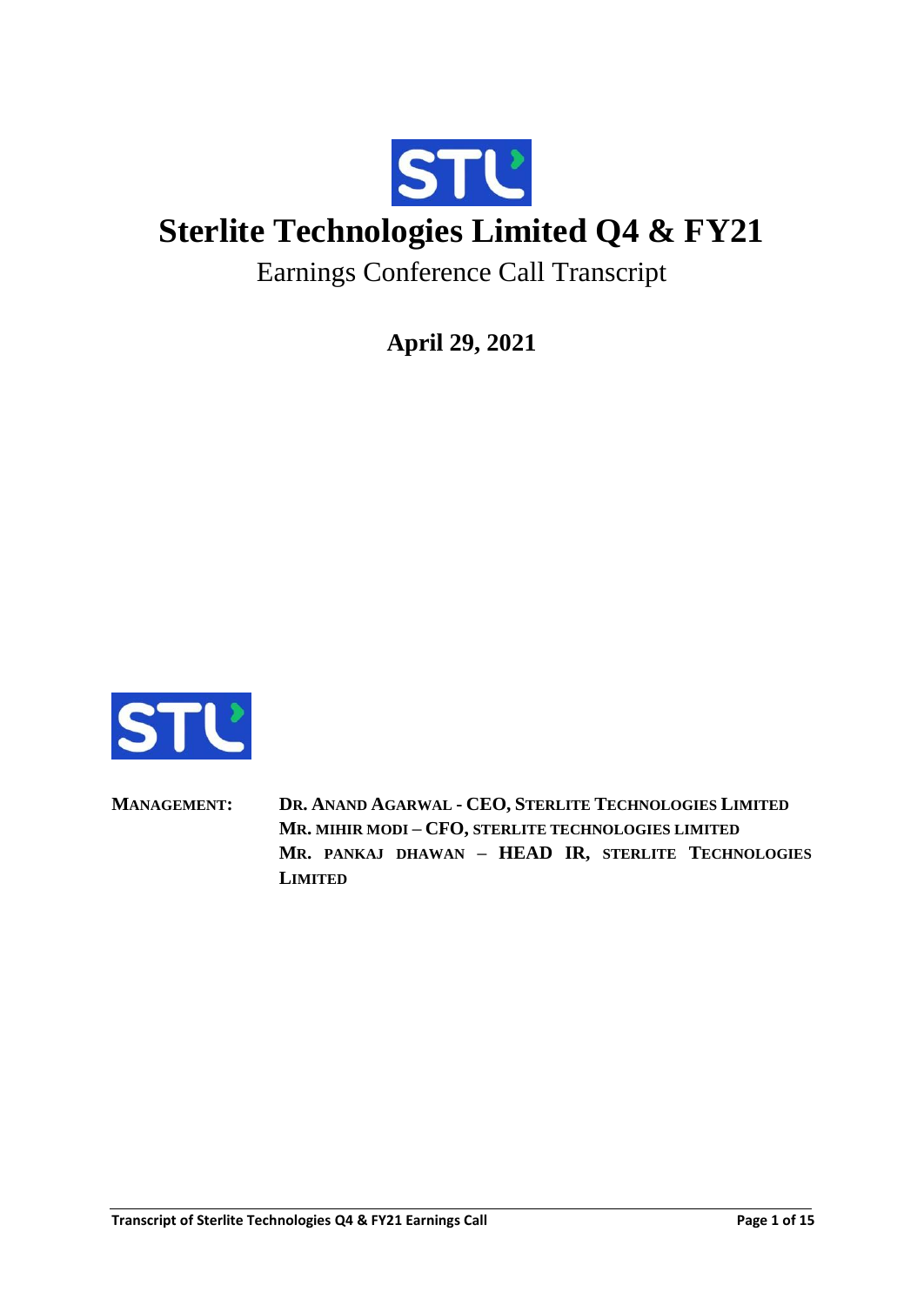

- **Pankaj Dhawan:** Ladies and gentlemen, good day and welcome to the STL Q4 FY21 earnings conference call. I am Pankaj Dhawan – Head, Investor relations at STL. To take us through the results and to answer your questions, we have with us Dr. Anand Agarwal – CEO, STL and Mr. Mihir Modi – CFO, STL. Please note that all participant lines are in the listen-only mode as of now. There will be an opportunity for you to ask questions after the presentation concludes. Please note that this call is being recorded. You can also download a copy of the presentation from our website at STL.Tech. Before we proceed with the call, I would like to add that some elements of today's presentation may be forward-looking in nature and must be viewed in relation to the risk pertaining to the business. The safe harbor clause indicated in the presentation also applies to this conference call. For opening remarks, I now hand over the call to Dr. Anand Agarwal. Over to you, sir.
- **Anand Agarwal:** Thank you, Pankaj. Good day everyone and thank you for joining us for our Q4FY21 earnings conference call. First of all, I hope you and your families are all safe and healthy in these difficult times that we are seeing in India.

## **Slide 5:**

Now, coming to the business, last quarter, we continued to see investments in the digital networks space.

Among the Telcos in India, we saw Airtel announcing to invest more than 30,000 cell sites and large-scale FTTH roll out this year. China telecom has earmarked almost \$ 13 billion. capex, out of which a significant part will go towards the 5G. Also in the US, what we are seeing is the big 3 companies, AT&T, Verizon and T-Mobile have announced higher capex spend for this year as compared to the previous years.

We are seeing the continued investments from other segments also like cloud companies, private equity as well as the Citizen Networks. And the notable amongst one among these have been the announcement by US President Joe Biden to spend almost \$ 100 billion over the next eight years to expand the high-speed broadband access network to the entire United States. We continue to see strong investments by private equity investors in investing in both greenfield and brownfield digital networks. As we have been maintaining over the last several discussion, we are now seeing the beginning of a decade of network creation cycle, powered by such large investments. And the investments are expected to strengthen as we move forward.

## **Slide 6:**

In terms of the technology drivers, for these newer age digital networks, we are seeing that the networks are moving clearly to the edge of wherever the consumption is and newer technologies are powering these newer age digital networks. So 5G is clearly getting into the mainstream both in terms of usage as well as deployments. This year we saw almost over 163 commercial deployments for 5G happening globally. With this, 5G has become the fastest technology to reach 400 million subscribers, just to provide a perspective, 2G took almost 30 quarters, 3G took 25 quarters, 4G took 17 quarters, 5G took just 5 quarters to reach this number of 400 million subscribers. On this we are seeing increased capex across the globe by most telecom companies.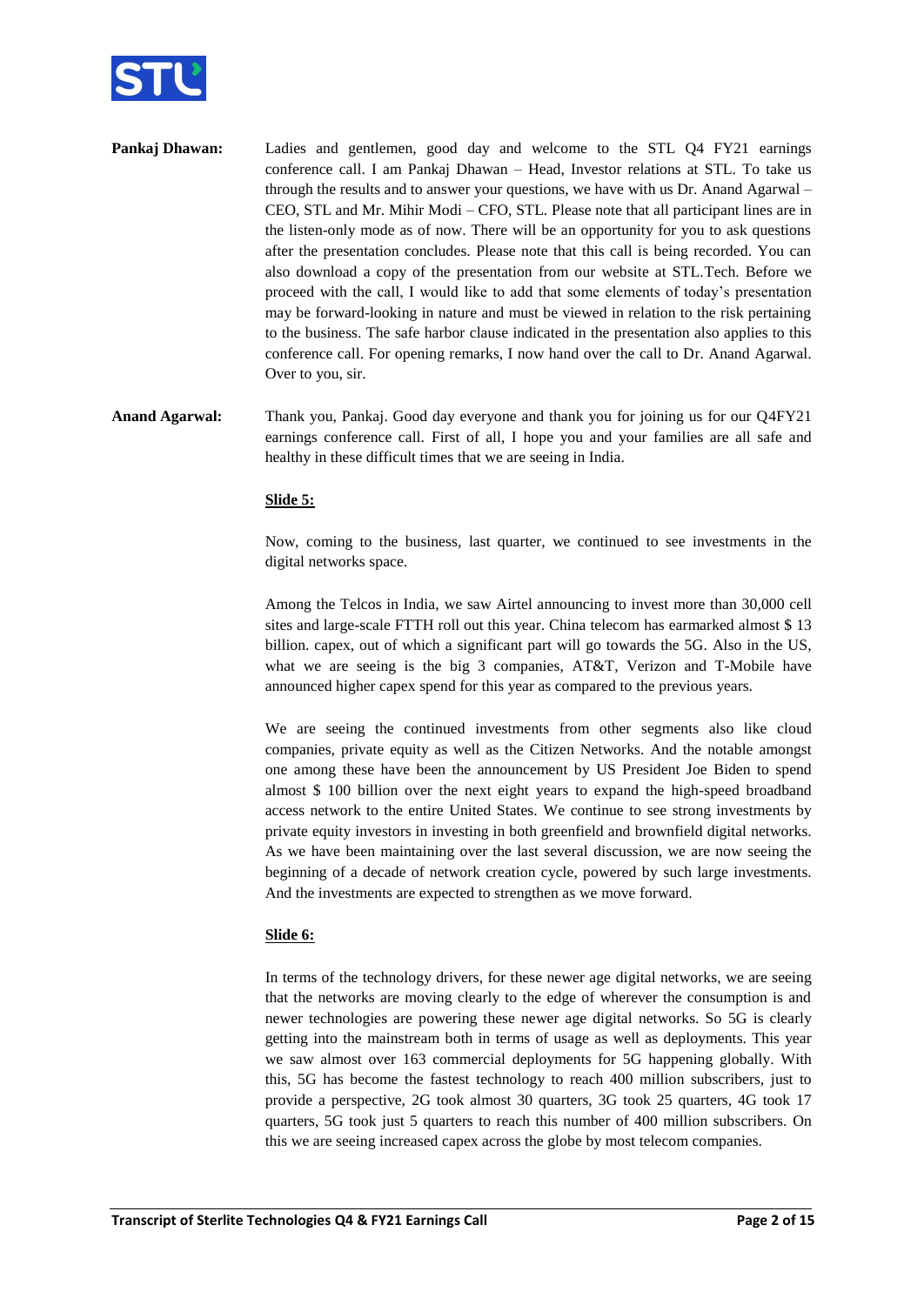

In terms of the fibre-to-the-edge and fibre-to-the-home rollout, Europe continues to witness a furious FTTH build with multiple operators doing more than a million home every year. Just to give a few examples like Deutsche Telekom plans to deploy more than 2 million new FTTH connections in the current year and additionally Telefonica Germany in the same market plans to deploy 2.2 million rural connections in the next few years. In US, AT&T is deploying more than 3 million-plus fibre to the premise and business locations access across more than the 90 cities in the current year. One major shift that we have been continuing to talk about is the shift that is happening with the Open Radio Access network, the O-RAN and in line with our expectations, it is making inroads with major communications providers either starting to deploy or continuing to do trials in integrating this new technology in their networks. Again, Verizon will start to deploy O-RAN gear in terms of commercial deployment from this year. European Operators such as Deutsche Telekom, Orange, Telefónica, and Vodafone have joined forces to support the rollout of open RAN in their future mobile networks. And the same sort of trial, the same sort of focus we are seeing in India also for Open-RAN deployments for the 5G when it starts coming in hopefully in 2022 in the country.

## **Slide 7**:

So that's about the newer technology, if we see that in terms of optical fibre, what we are seeing is buoyed by the implementation of such new technologies, OFC demand is showing sustained long-term growth and is expected to sustainably grow over the next several years.

We have seen the current CRU projections talking about a longer-term growth projections over the next 4-5 years. And this growth is across the globe in different geographies. If we look at the various markets, this year the demand in India is supposed to grow by 19% largely on the back of increasing cell-site connectivity, increasing FTTH deployments as well as deepening connectivity for rural and semiurban deployments. The geographies like Europe is expected to grow by 7% Y-o-Y on the back of buoyant FTTH activity, that I spoke about. North America, the deployments are going extremely strong and is expected to grow by 8%, and in the China market which is a significant market, is expected to grow by 4% on the back of almost between 600,000 to a million 5G base station deployments.

# **Slide 8:**

We shall now talk about how these industry events which are happening, how STL is using this momentums as a springboard as well as enhancing our capabilities towards delivering to this new ecosystem that is emerging.

## **Slide 9:**

One aspect, clearly is the aspect is with a wider portfolio our addressable market, that we have been talking about in the last several quarters has been increasing every year. Now we believe, our total addressable market overall is about \$ 40 billion and this has significantly grown with the addition of optical connectivity and interconnects to our portfolio. If I just give a break up, in optical connectivity itself, the market opportunity globally is now about \$ 18 -20 billion which is split between the cables as well as the optical interconnects. With the fibre moving closer to the edge, towards going to small cells, going to homes, going to enterprises as well as the edge data centers, the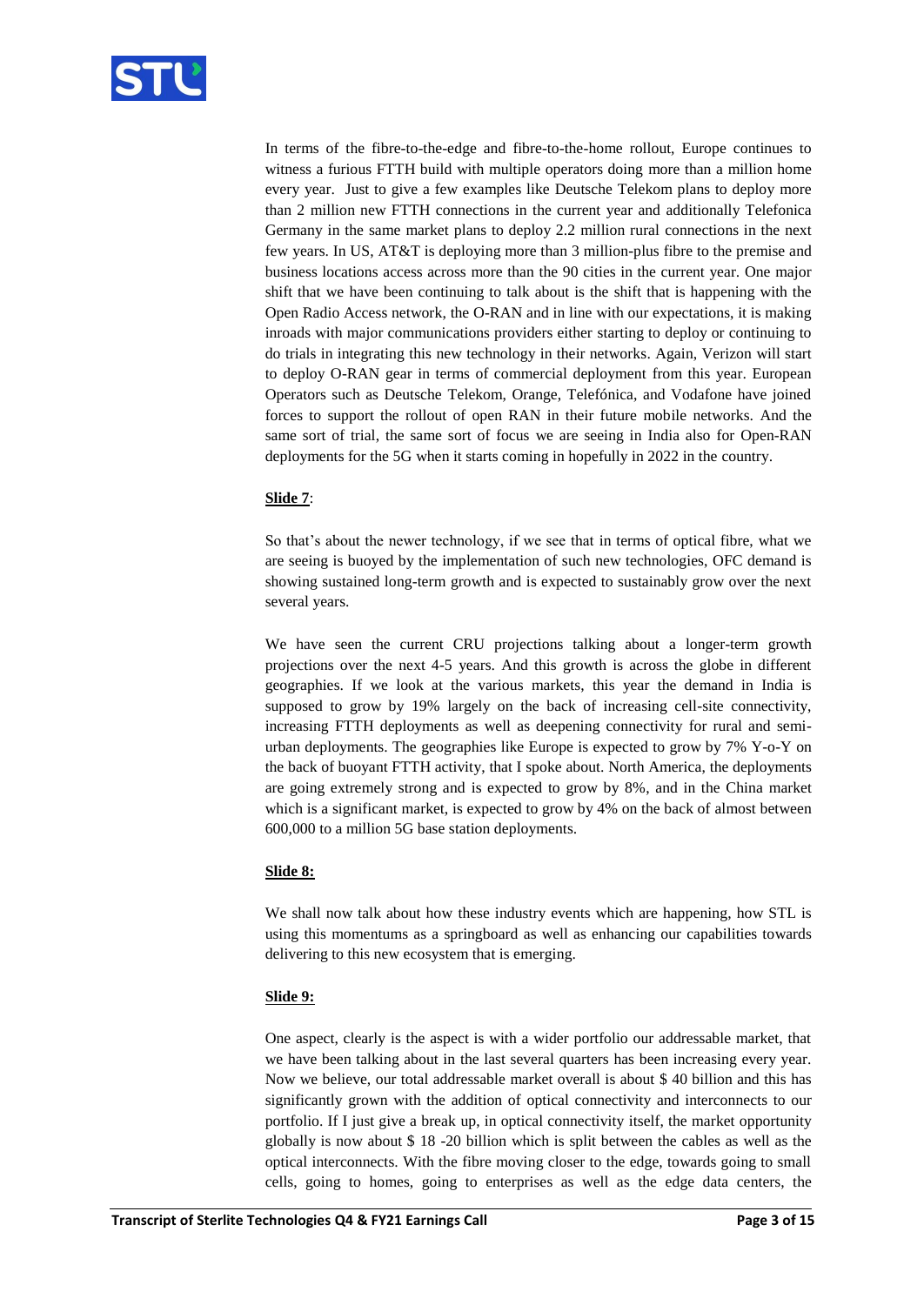

interconnect is becoming a significant part of the portfolio that goes to the customers. And with the addition of Optotec in the quarter and the optical connectivity portfolio, our addressable market to the same customers now more than doubles in this segment. And our integrated Opticonn solution is very-very vertically integrated from silicon to optical-interconnects has full addressability to this market segment. So that's the largest of the segment where there is a large amount of focus for the Company.

The second segment that I want to talk about is the virtualized access products, the focus that we have on the wireless as well as the open RAN and open network movement. This market opportunity currently is standing at around \$ 15 billion annually. In terms of the sub-segments, the Open RAN as well as the small cell market size is close to about 6 billion and the network software market, the disaggregated software market which goes along with it is about \$ 10 to 11 billion. So in totality, this virtualized access and network software addressable market for us becomes around \$ 15 billion and we address this segment through both our 5G Open RAN based wireless radio ecosystem for both multi-band outdoor deployments as well as indoor small cells.

System Integration Services for us is a more geography-based market. So the addressable market for us here is about \$ 7 billion. This includes all the four customer segments in India specifically of Telcos, of hyperscalers, enterprises as well as Citizen networks as well as the focused Cloud segment in Europe, which we addressed through that acquisition that we had done for IDS couple of years ago in Europe. So, in totality now our TAM has increased to about \$ 40 billion.

#### **Slide 10:**

Moving on, if we talk about our customer validation that we saw during the year, in FY21, we have won several marquee deals across both all the segments of the market as well as across various geographies in the world.

In the last quarter we are extremely proud of signing the multi-year strategic partnership with BT-Openreach which is UK's largest digital network business to help build its new full-fibre network. And we are going to be delivering millions of kilometers of optical fibre cable to support the network build over the next three years. And this is a three-year partnership which has been signed with BT and we are the most favorable partner for them for this roll out.

In terms of our Virtualised Access Products and network software, we have partnered with a leading US telco both to develop and manufacture comprehensive 5G Open RAN New Radio products. As a part of this partnership, STL will initially deliver dualband and tri-band Radio Units, specifically designed for this customer. And additionally, both us and the customer have agreed to collaborate on an open architecture suited for enterprise solutions as well as other O-RAN initiatives such as RAN Intelligent Controller (RIC), which increases radio efficiency, as well as service management and orchestration (SMO).

As we had discussed in the last quarter, in the system integration services, we are partnering with Airtel to design and deploy fibre across 10 circles in India.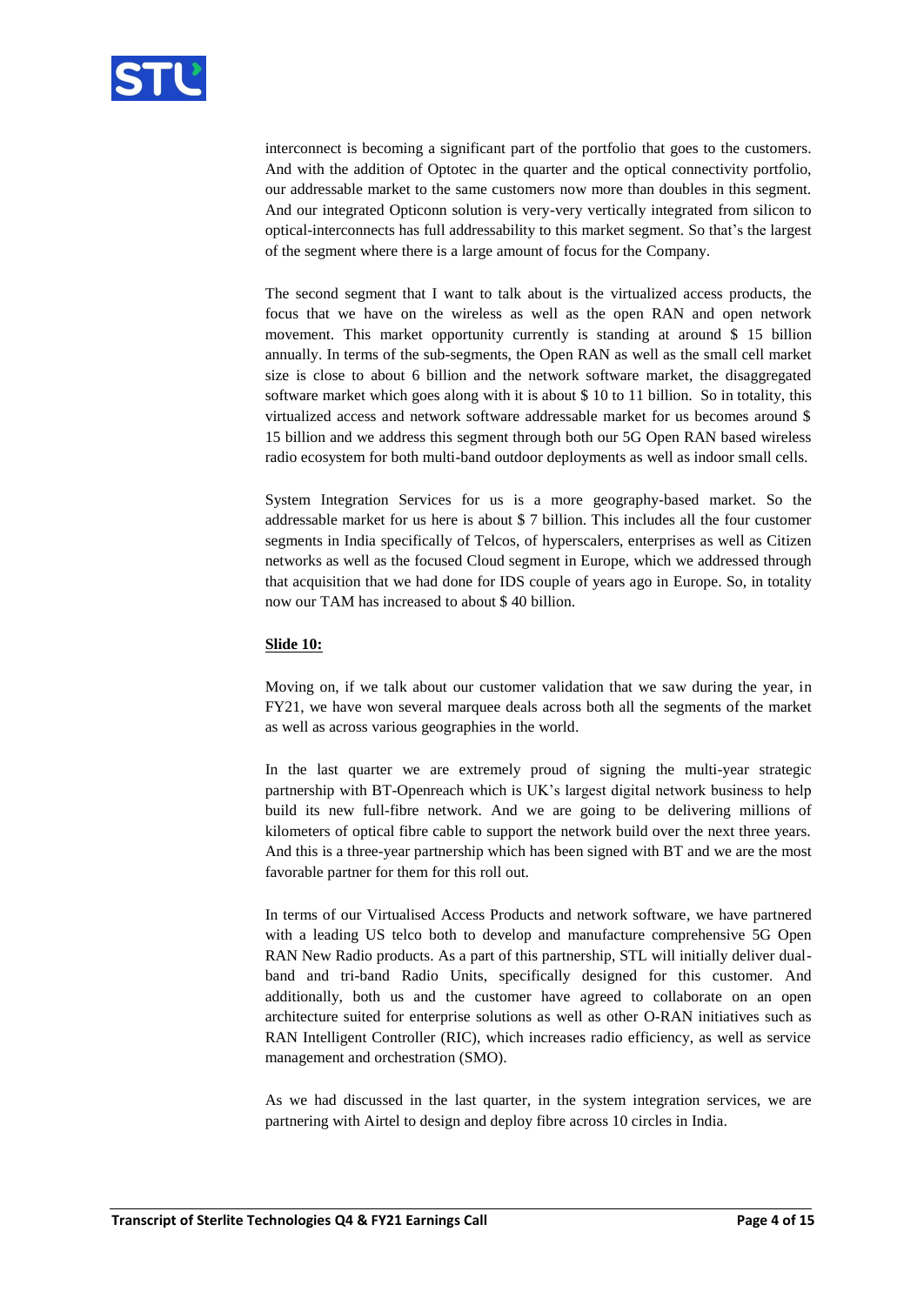

We have also won a multi-year contract for Opticonn solutions from DU telecom in the Middle-East region and we have also won a large digital transformation project for a leading telco in Africa.

All of these marquee deals validate our strategy to focus on key accounts and it is working in the right direction clearly.

## **Slide 11:**

And we have been able to win these marquee deals on the back of our world-class portfolio. In the year, we have made a significant addition to our optical interconnect portfolio with addition of Optotec. Our product range includes the full fibre management systems for bringing fibre to the edge. These products enable much faster end reliable connectivity for all such fibre to the edge solutions.

## **Slide 12:**

In terms of technology, we have also developed new value-added products and technology-led solutions organically by continuing to invest in technology.

In optical connectivity, as we said, our Opticonn solution fully extends our vertically integrated portfolio. We now offer end-to-end, a full Silicon-to-Opticonn solution with our own glass, our own preforms, fibre, cable and a full interconnect portfolio. And this includes our first-in-the-world developed Stellar fibre which integrates the next gen requirements to the legacy fibre deployments which have happened.

In the virtualized access products, we have launched Garuda, which is a smart 5G indoor small cell. STL Garuda seamlessly complements the network capacity, density as well as the coverage of macro networks, and serves as a single board optical-to-radio interface solution for 5G low-power pico-cell applications. This O-RAN 7.2 split small cell can handle more than 30 counter end-user devices and can be backhauled across several kilometers. Moreover, the way it is designed, it can be installed within 30 minutes and deployment can be as seamless as that of a simple Wi-Fi access point.

Another important solution that we have unveiled is an end-to-end multi-band radio solution for next-generation 5G networks. It is a comprehensive Open RAN solution spanning across Radio Units, Centralized Unit as well as the Distributed Unit (DU). STL is now one of the very few in the world, to offer a comprehensive 5G O-RAN solution.

In the system integration services, we launched our Lead-360 2.0, which is our fibre roll-out solution. This new version of Lead-360 uses robotic process automations, drone survey, AR/VR based digital training, design-led planning and integrated remote field management to ensure both fast and efficient rollouts.

## **Slide 13:**

All of the new product developments was made possible only due to investments in R&D as well as new IP developed by our technology team. Our R&D spends is becoming significant Y-o-Y and now stands at over 3.1% of our revenues in FY21. We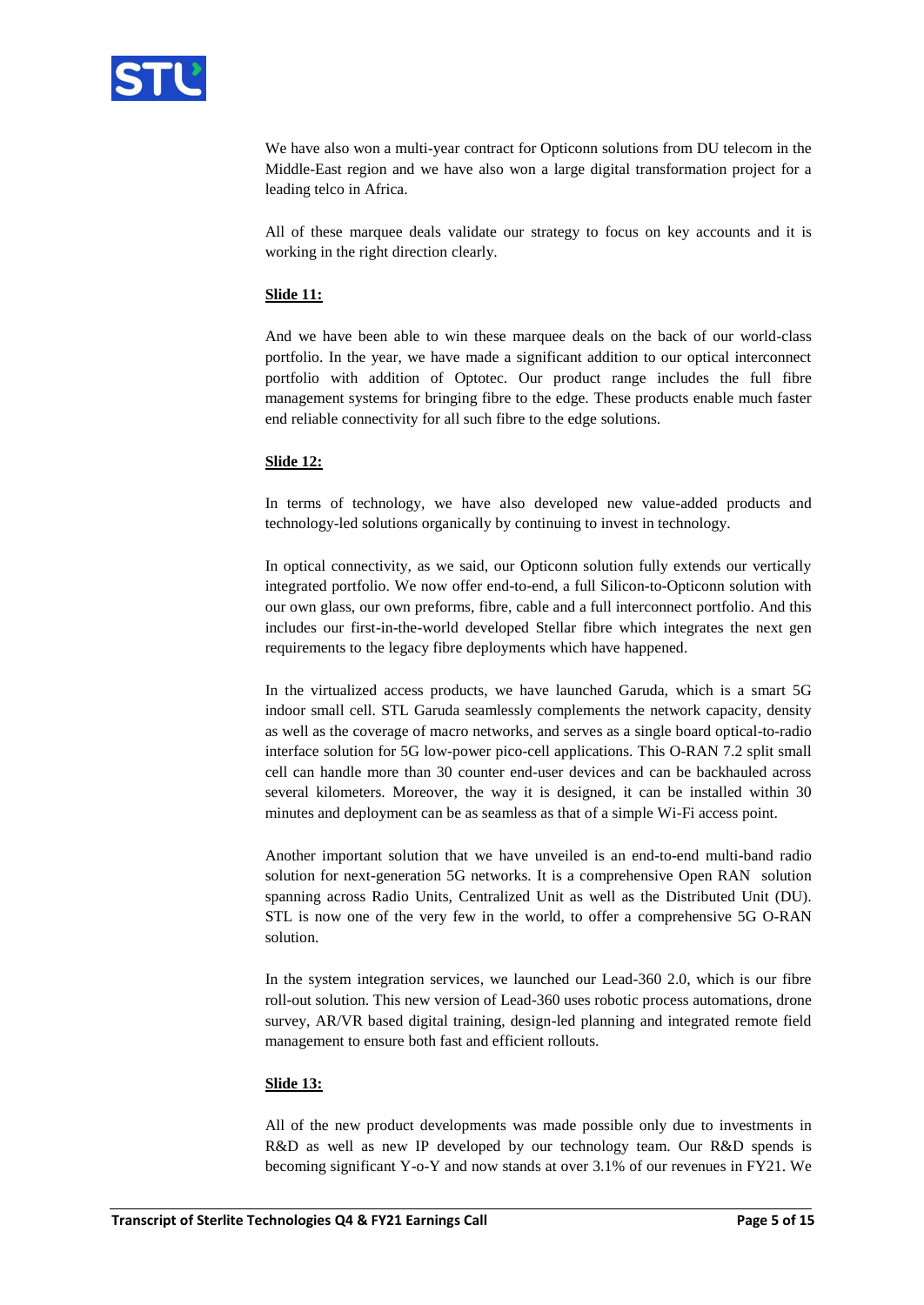

filed close to 200 patents in FY21 which is almost double of what we did in the last previous year, we had done 96 patents in FY20. And it takes our total patent count to 569 at the end of FY21.

We are also very happy to announce that we got our 5G patent approved in US for Photonics Abstraction Interface (PAI) that enables programmability in 5G fronthaul applications in an extremely vendor-agnostic manner.

## **Slide 14:**

Moving onto the delivery, we have also executed and delivered across all our projects despite the challenges posed by the pandemic. The status of our key projects at the end of last year is; Project Varun which is the Indian Navy Project is now more than 92% complete. The Mahanet which is a rural broadband project, the first phase is almost fully completed at 98% and the second phase is at 61%. The new project that we got in Telangana, the T- Fibre has started off between 26% and 18% complete respectively. And the fibre roll out which we are doing for Airtel is more than 40% complete. In addition to that we did several roll out projects across datacenters in Eupore through our data centre interconnect Company in UK.

## **Slide 15:**

In terms of the new projects and expansions, we have also kept up pace to deliver OFC capacity to 33 million km. The project clearly is on track, and as we had committed the project has moved in modules so we are already running in capacity of almost 25 million km and by the end of this quarter we plan to have reach capacity of almost 33 million km. And the project is on time both in terms of timelines and budgeted cost.

## **Slide 16:**

All this is getting made possible by our world class talent. We are able to deliver on all of our commitments, because we have a great team and we have been fortunate to continue to attract exceptional talent from across the globe. Throughout the year, deep industry experts have joined us across the globe and I am happy to share that in the current quarter, Chris Rice has joined us as the CEO of our Access Solutions Business Unit. As you know, that we have launched the Access Solutions BU, focusing on Open RAN, 5G, programmable FTTx, as well as controller/orchestration software. Chris brings more than 25 years of experience in the domain and the industry. Prior to STL he was associated with AT&T where he delivered on a multi-year technology, strategy and vision for both the networks as well as the underlying revolution. He also led AT&T's pivot to software-defined networking (SDN), leading the team that built the fundamental automation and platform capabilities to drive this shift. And over the last year, we have strengthened our team with leaders from across the world, driving great industry and market expertise.

#### **Slide 17:**

Along with talent, the strong focus on the Environment Sustainability and Governance continues to be extremely important to us. Among the key CSR initiatives, we have launched a telehealth-AI-onsite hybrid program covering over 200 villages across Aurangabad, Nandurbar as well as Gadchiroli regions. We have launched an ed-tech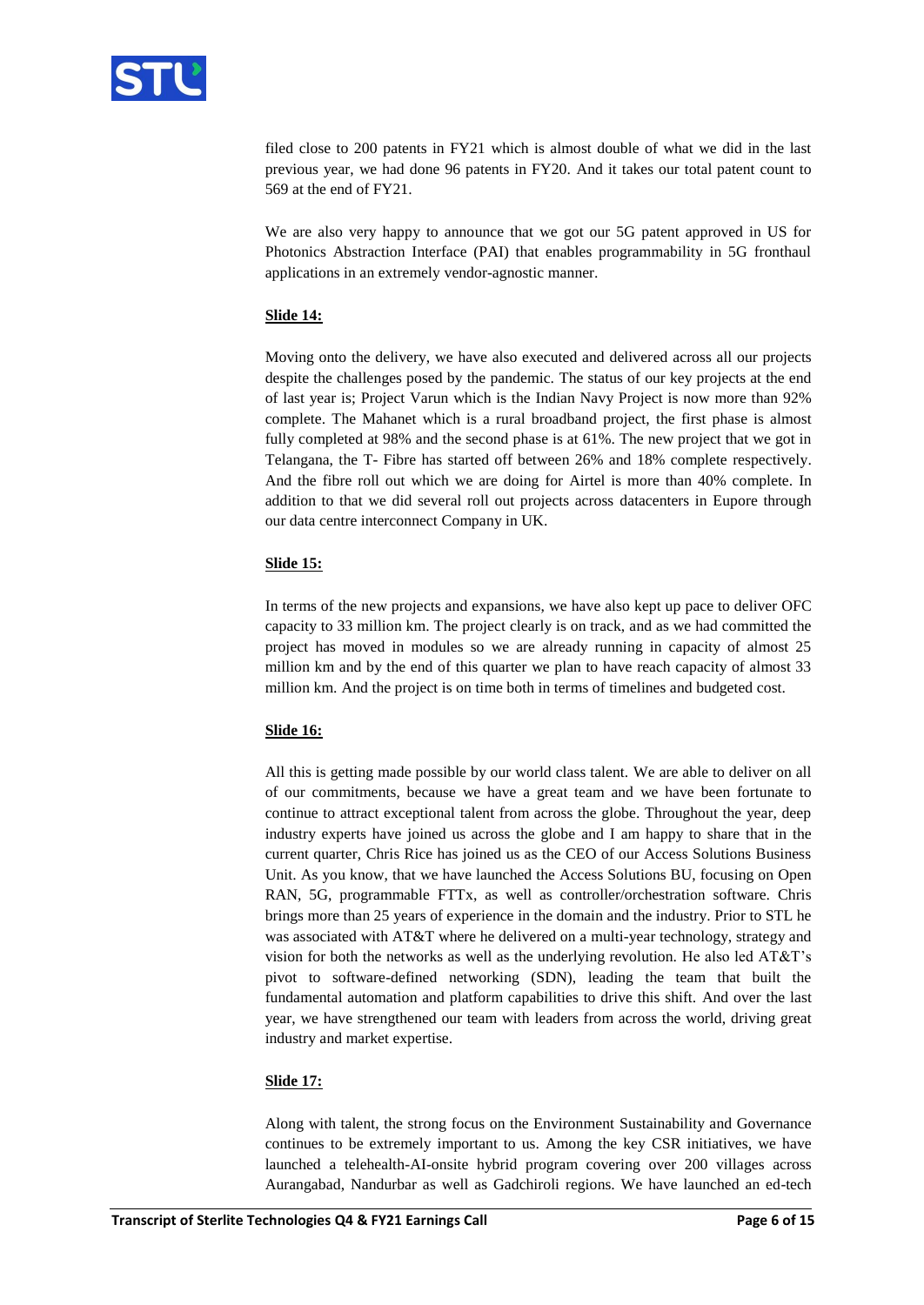

program to bridge the digital divide ensuring over 100,000 children have access to quality education across 300 schools in Aurangabad, Nandurbar as well as Silvassa. And we continue to work in a very sustained and focus manner towards a cleaner as well as greener future and towards our target to impact 5 million lives. In the year, as a result of our efforts, we have won DuPont Safety & Sustainability Award for Zero Waste to Landfill which is now featured across all our cable facilities.

## **Slide18:**

We are also making sure that we are leaving no stone unturned to help our communities in these difficult times. And we continue to provide support in all forms possible to our local communities.

## **Slide 19:**

We shall now talk about the three growth levers that shall drive our future growth.

## **Slide 20:**

The first growth lever is to grow, clearly the focus is on growing the fibre cable OFC volumes as well as the Optical interconnect business. If you look at our global market share in OFC, we have steadily increased it from 1.5% to 5% over the last 20 quarters. Specifically, in FY21, our volume grew by over 35% in a flat volume industry for the cables. This has been made possible by gaining a higher share of business in our key accounts. And going forward, this will continue to be a key driver for our growth and we have been maintaining, in optical interconnect business, we will leverage our existing customer relationships across the globe to expand the business going forward. This will happen through our integrated Opticonn Solutions, which is becoming a compelling value proposition to our customers. So this is the first lever.

# **Slide 21:**

Then the second lever is to take the system integration business global while at the same time scaling in India. If you look at over time how we have grown this business, we started with deploying large haul networks for Indian Army as well as the Citizen networks. Post that, we modernized complex pan India networks for the Navy. And in the next phase we designed and deployed fibre networks for cell site connectivity and fibre-to-the-edge solutions in the large Indian metropolitan cities for telcos and also provided data centre solutions to cloud companies. Now going forward, we are planning to undertake this expertise and capabilities to more global areas. And as a first step, we are entering the UK market. We have started building our team and are in advanced discussions with our customers for taking this forward for revenues in the current year. Along with building this business what we are talking about Europe, the focus in India to deepen the market and to scale the portfolio and offerings continues.

## **Slide 22:**

And the third and a very exciting lever is to scale our virtualized access solutions business. We are building a world-class team by leveraging a team of exceptional professionals and ecosystem partnerships. The current team strength is over 200 and we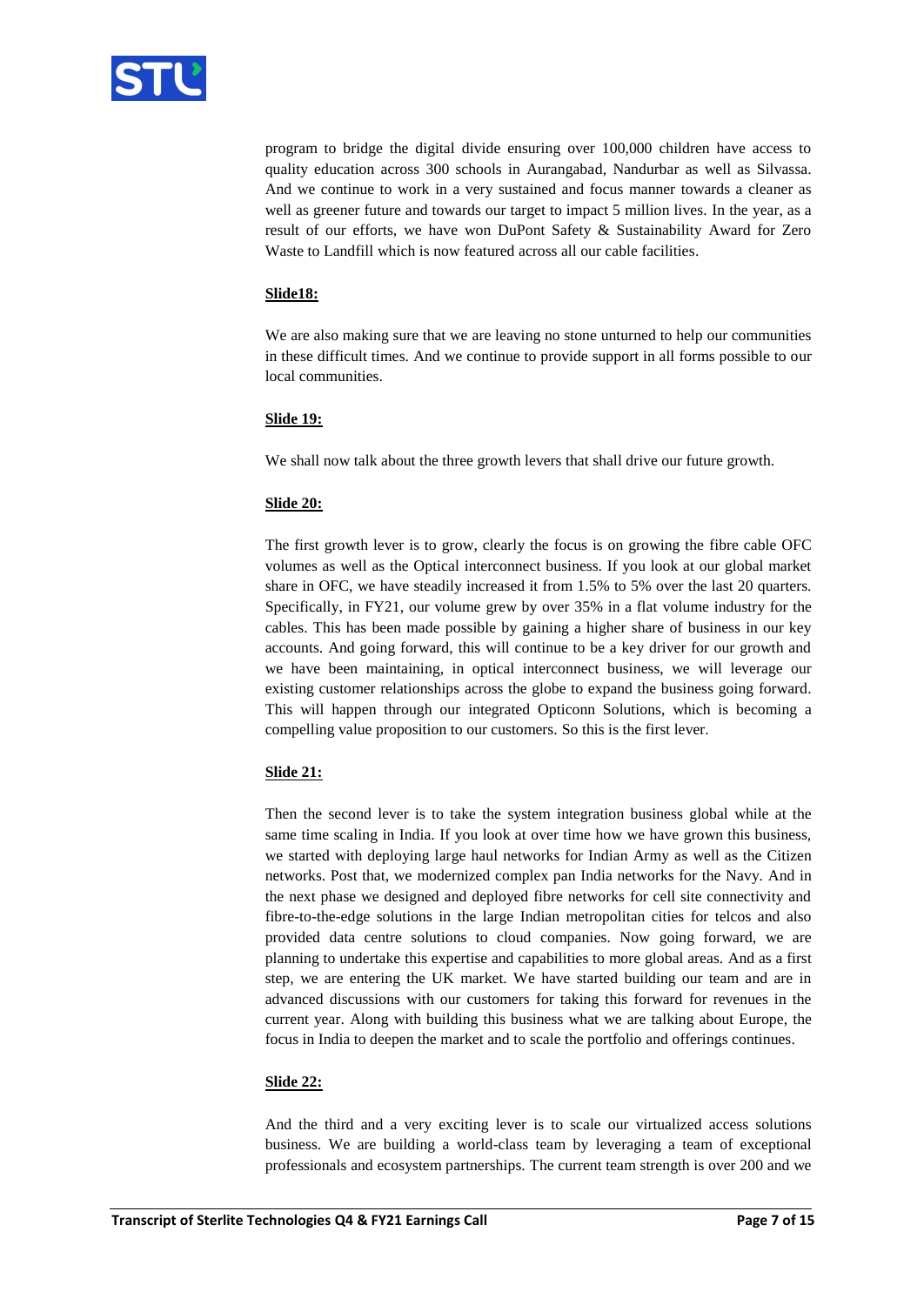

continue to grow month on month in this area. Our endeavor is to become a product of choice for large scale O-RAN deployments in 5G networks. We have already shared that we have partnered with a leading telco in the US to build a greenfield 5G network based on Open RAN technology and currently the trials are being conducted at customer premises.

## **Slide 23:**

Just to summarize, our three growth levers are:

1. Grow the fibre cable and optical interconnect business

2.Taking the System Integration business global as well as scaling in India

3.Building a strong access solutions business, based on disruptive open-source products

With these three growth levers we are extremely confident that we shall achieve market share and target revenues that we have talked about. I will now hand over to Mihir to Mihir to discuss the financials.

**Mihir Modi:** Thank-you Anand. A very good evening to all and hope everybody is safe. What I will do in the next few minutes is to show how all the efforts that have gone in as Anand described, how that translates into financials and eventually how we create sustainable value for our shareholders. So, jumping right into it.

## **Slide 26:**

Right at the top of the final outcome is the participation funnel, as you see our open participation funnel has grown by more than 50% in what was a difficult year. Our open participation funnel stands at Rs. 11,500 crore which just shows that the demand for our solutions and the industry in general is very high.

## **Slide 27:**

What that translates into is a stable and healthy order book. Our order book stands at Rs. 10,754 crore out of which about Rs. 5,500 crore is executable in FY22 and the rest is FY23 and beyond. Part of the open order book is relating to the maintenance part, 25% of that is relating to that, therefore that extends over a much longer period, beyond the immediate year or two.

## **Slide 28:**

Our customer segment is also well balanced in the order book. Moving onto revenue, our revenue split here is in the direction that we want. If you simply see the bars on the right side, our geography mix shows that our share in Europe, in US, in the American market Middle East has continued to increase. And that's the direction that be believe it will go. We have already spoken, Anand did mention about the key orders that we one, so I would not get into the details there.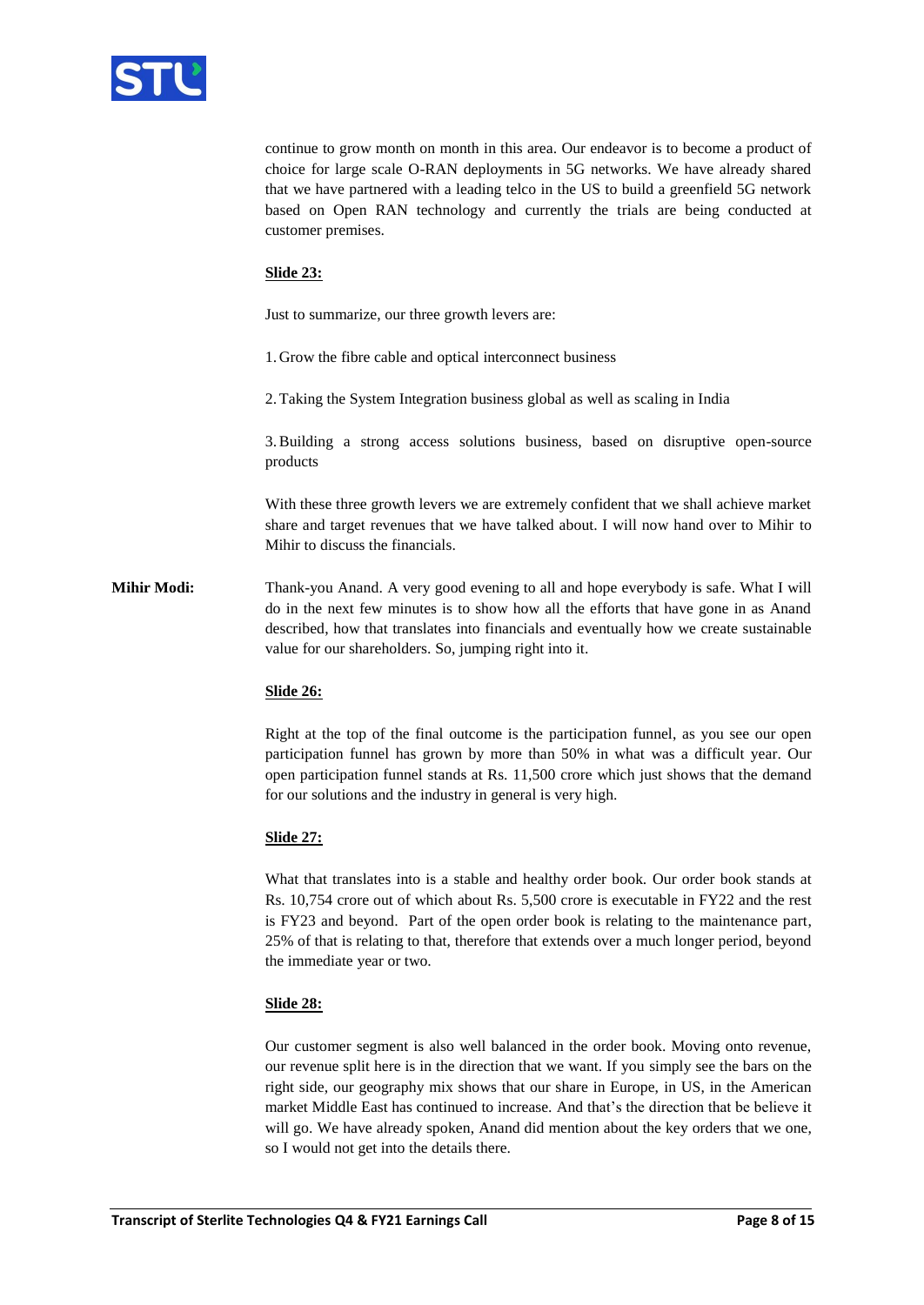

# **Slide 29:**

As you see our Q4 revenue stands at Rs. 1,475 crore, that is a sequential 12% growth over Q3 and a good 27% Y-o-Y growth. Essentially, the way is what I would like to highlight is we are back on the momentum to keep growing. This has been a EBITDA of Rs. 273 crore with a PAT of Rs. 124 crore. Essentially our OF & OFC capacity utilization is continuing to grow Q-o-Q and we will continue that momentum. Overall, we believe that the next few quarters and if I am specific then the first half will certainly continue to grow for us.

# **Slide 30:**

We continue to invest in our capabilities as we see we are generating a positive operating cash flows. We are using that to increase plant capacities, acquiring new capabilities. For example, the optical interconnect capability that we acquired and we believe that with this phase the debt will peak out in FY22 and post that the Debt/Equity ratio will start to go down as we are fully invested from the current plan perspective.

# **Slide 31:**

We have put the abridged financials for your perusal. You can have a look at it. These are available otherwise as well. This is for a quick snapshot right now.

## **Slide 32:**

So overall on the back of what Anand mentioned about the business, about our capabilities, the specific growth levers, I think I clearly believe that we are set to grow using the momentum in the digital networks business industry. I think the pace of investments is going up. We have the capabilities and we will use the momentum of the industry and on the back of the capabilities that we have built, which we continue to build, we will participate in that specifically in the three levers that Anand laid out, our OFC, our optical interconnect businesses, taking our system integrate business to global markets and then scaling up and building a strong access solutions business. The specific levers that we will use in the immediate term and we expect the growth momentum to continue in FY22 as we invest in better R&D capabilities and grow at a healthy ROCE.

## **Slide 33:**

So with this we come to the end of our opening commentary and we shall now move to the Q&A. Pankaj you want to take it from here?

**Pankaj Dhawan:** Yes sure Mihir. Ladies and gentlemen, you can raise your hand and we will take the questions one-by-one. First question we are taking from the line of Mukul Garg from Motilal Oswal.

**Mukul Garg:** Good growth quarter and congratulations on that. First of all, just wanted to get the basic data points on pricing and utilization on the OF and OFC space. What is the share of products and services in Q4. What is the number if you can share with us?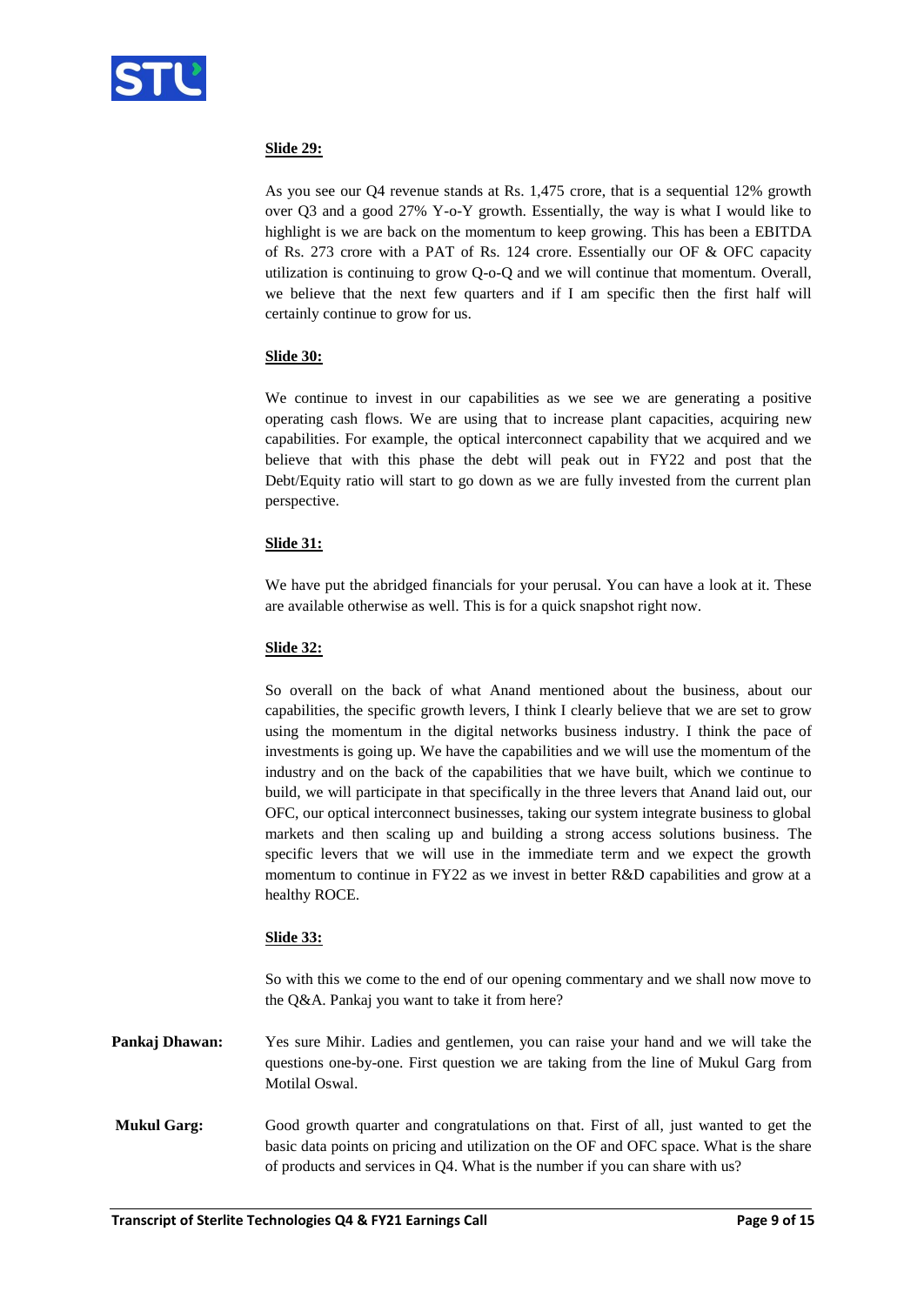

| <b>Anand Agarwal:</b> | Mukul, we have been maintaining the capacity and the numbers utilization has been         |
|-----------------------|-------------------------------------------------------------------------------------------|
|                       | going up Q-o-Q. For the fibre cables we talked about that it has grown by over 35% Y-     |
|                       | o-Y. We have currently increased our capacity on the fibre cable side in a modular        |
|                       | fashion, currently almost running at 24 million run rate. And we plan to maintain that in |
|                       | the current quarter and as the new capacity 33 comes in by June, by H2 or so, we will     |
|                       | take that forward. As we have been talking, the products and services businesses are      |
|                       | getting to a large extent integrated in several solutions that we are providing services. |
|                       | But broadly it is now close to 55%, 45% ratio, the product and services. That's a very    |
|                       | broad number because in some of the offerings it is getting fully integrated.             |

- **Mukul Garg:** Understood, and Anand now that this quarter you had a 6 million plus quarterly overseas sales and 24 million was the capacity, it looks like even this quarter you were operating close to 100% utilization even after expanding the capacity. How sustainable is this run rate? Like a given year visibility on demand and order book. Do you think this will continue even in Q2 when you will reach 33 million?
- **Anand Agarwal:** The demand continues to be strong, the visibility continues to be high especially on the products, the global segments that we have in. We believe the current sort of capacities definitely we will be able to sustain and the plan is clearly to grow from there in H2 with the new capacities coming in.
- **Mukul Garg:** If I may squeeze one more question, you know on a more longer term, you know Anand, while we have seen prices remain broadly stable in the industry in the last one and a half years, it clearly looks like the demand has started recovering well across all regions. Do you have any sense of timeline when we should start seeing some sort of firming up on pricing front as well given that the volumes have started moving upwards?
- **Anand Agarwal:** I think logically it should start happening at least the ridiculous pricing at some point which was happening is no longer there, so whatever spot pricing people used to speak about, I don't believe a lot is happening anymore. The lead times in key markets have starting to inch up, so logically we believe that price strengthening should be a logical step, going forward. At the same time Mukul, as we have maintained we typically do longer term contracts with our customers, so the impact either ways is not so significant for us.
- **Pankaj Dhawan:** Thanks Mukul. We will now take the next question from the line of Pranav Kshatriya from Edelweiss.
- **Pranav Kshatriya:** Sir, I just want to understand, firstly you know, you talked about this core and solutions as a growth engine for Sterlite Tech., just trying to understand, who typically Sterlite will be competing against when you are offering services in this space? And is it the connect with the Company is a key driver for growth in these businesses, and is displacing the existing player who are already servicing for most of the softwares, is it easy? So how do you think from a risk perspective for growth in these businesses?
- **Anand Agarwal:** Sure Pranav, very important question. So clearly, at a macro level if we start seeing the technologies that we spoke about 5G, fibre to the edge and O-RAN are all getting integrated. So any networks that are getting built right now are clearly converged networks. It is no longer mobile network or an optical network or a data (inaudible). So with 5G the connectivity, the compute and the cloud have all converged. So the wired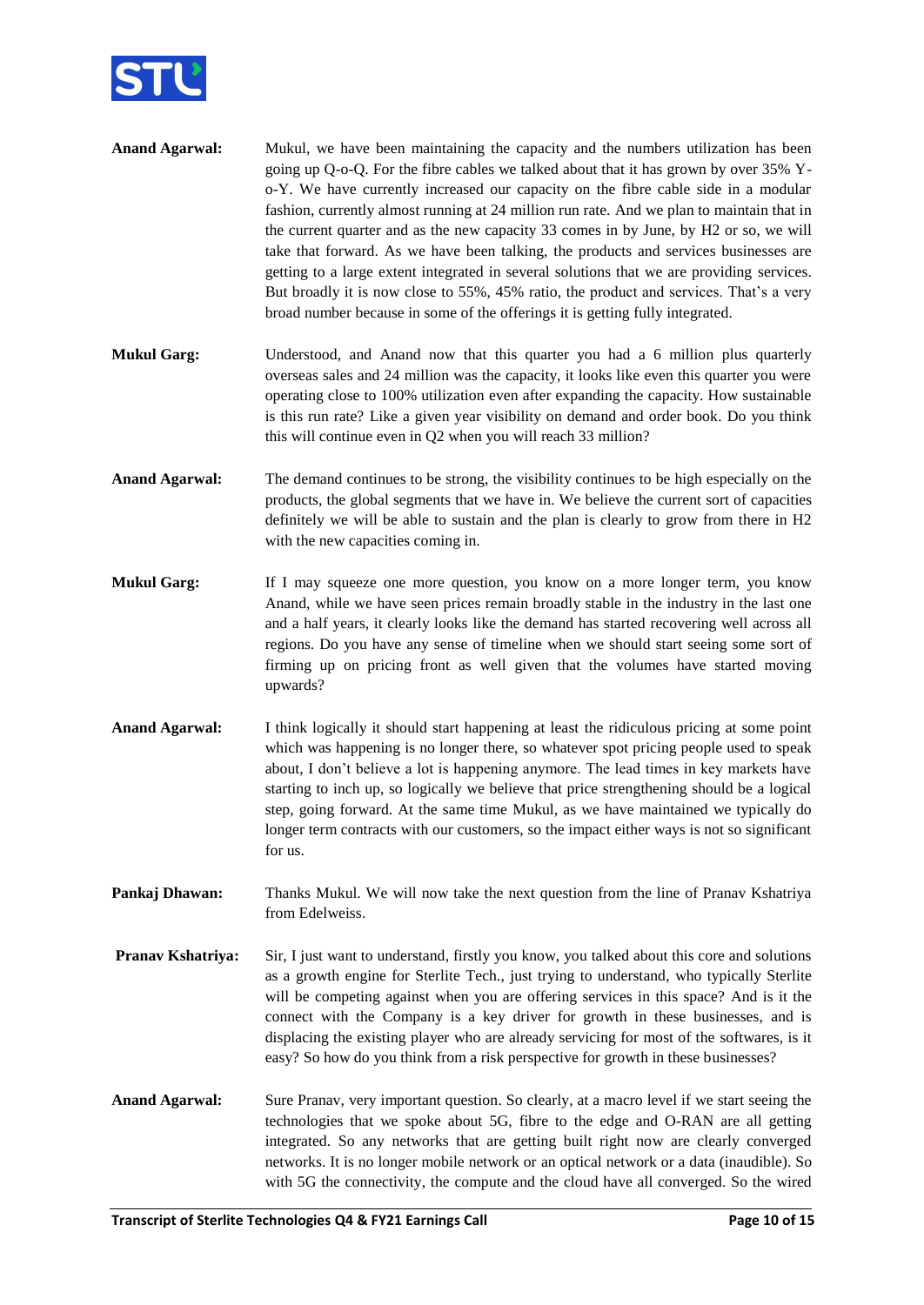

and wireless network are being planned and being built at the same time. And the shift towards O-RAN is a industry shift. It is a shift which is moving away from the proprietary technologies which used to be there in the industry. So the competition for that matter is at a macro industry level itself, shifting away from the propriety solutions which used to be there. There are several newer companies which have come up in the O-RAN space like Altiostar, Mavenir, Parallel wireless and along with them we are offering this integrated offering. Especially started off with the earlier adopters of this technology and is now moving towards more and more names. So the offering becomes an integrated part while at one end optical takes it closer to the subscriber, the indoor small cell as well as the macro cells that we described; takes the signal to the consumer devices and it is becoming an integrated offering to the customers.

- **Pranav Kshatriya:** Just to take that question further, if you look at somebody like Huawei and ZTE who actually came out with these kinds of offerings, they had to basically build onto this capability for a much longer period of time; because the technology change in the telecom network tends to be very slow and it takes a long cycle, and at least if I read something like lightreading.com or heavyreading.com I do see Altiostar and Mavenir having a lot of space. So you think given that they are reasonably well established, competing will be difficult? What would be the challenges for growth in this vertical?
- **Anand Agarwal:** Pranav, we see more opportunities, we see these people, Altiostar and Mavenir more as partners rather than competition. We see the O-RAN shift itself, the fact that the wireless market is all shifting towards O-RAN, that is providing a larger opportunity for more and more newer players to get in. So it is very heartening to see that these new players are coming up and growing and it is in that same feet that we are moving forward. As we said, we are working very closely with the new US 5G network greenfield solutions. We will be doing some announcements during this quarter itself. So we are at no point discounting the challenges and the difficulty of getting into this industry. We have always looked at that, it's a growth driver. Over the period of the next few years, will become a strong avenue for growth for the Company. We have taken a strategic decision and we are investing in that very-very consciously.
- **Pranav Kshatriya:** How should we see the capex for FY22? And you used to disclose the largest exabyte network, the progress used to be there, for last quarter it was 2%. Somehow it is not there in this quarters presentation. So just wanted to check, is that project has discontinued or any update on that?
- **Anand Agarwal:** Sure, Pranav from the capex perspective, the numbers that we saw last year, the number will this year be slightly in the similar range of about 400-450 crore in terms of some flow coming in from last year and the investments that are continuing to go. And after this year the numbers will taper down, extremely low. In terms of the exabyte network, the fibre-to-the-home network that we talked about at 2% currently, that project is on hold. As it starts restarting, we will start reporting on it. And that's the reason it was not reported in the current quarter.
- **Pranav Kshatriya:** Can you help me with the break-up of this capex, how much of that will be maintenance and how much will be the growth capex?
- **Anand Agarwal:** Maintenance is less than 60-65 crore so the balance is all the growth.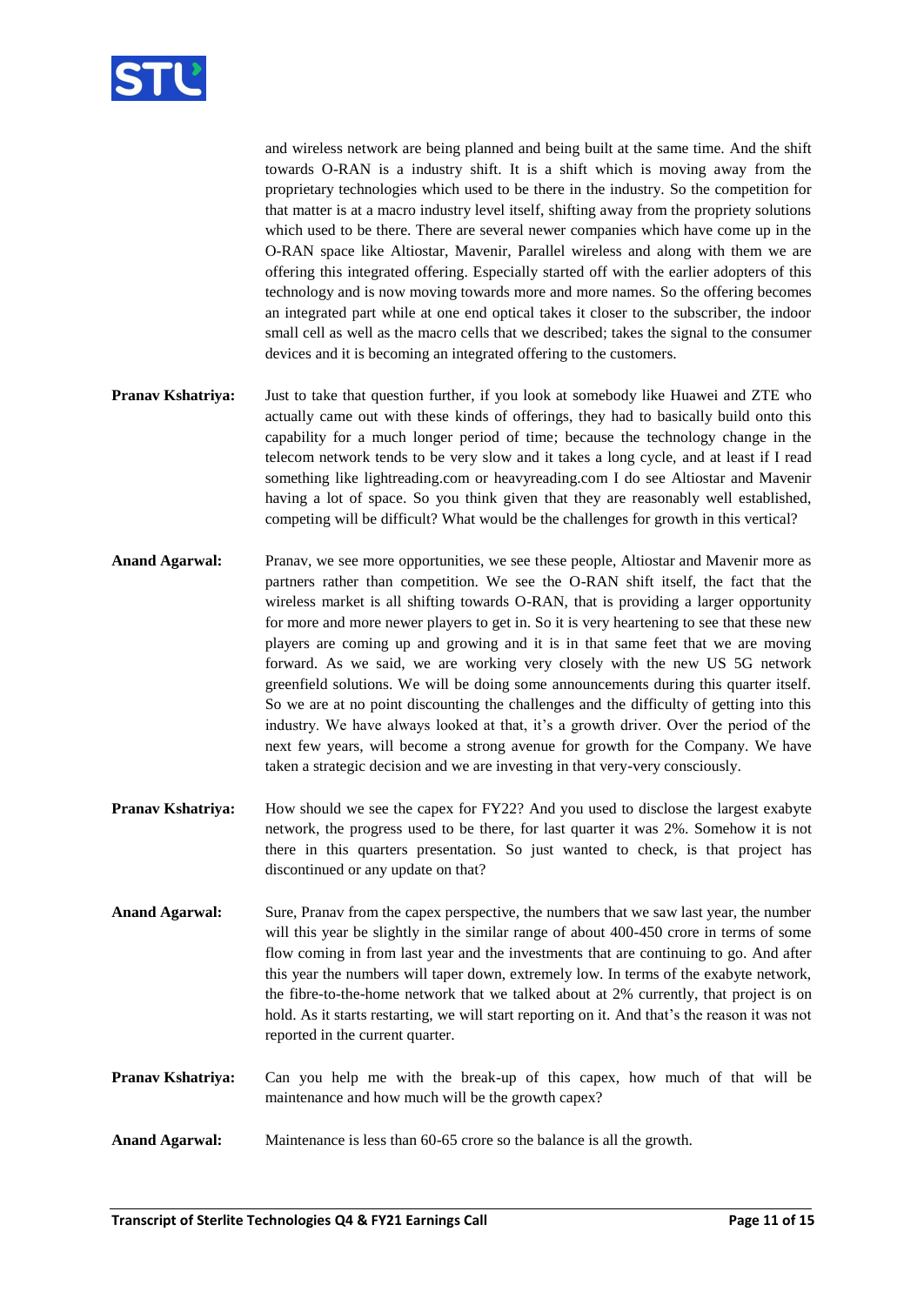

| Pankaj Dhawan:        | Thank you Pranav. We will take the next question from the line of Neerav Dalal from<br>Maybank Kim Eng.                                                                                                                                                                                                                                                                                                                                                                                                                                                                                                                                                   |
|-----------------------|-----------------------------------------------------------------------------------------------------------------------------------------------------------------------------------------------------------------------------------------------------------------------------------------------------------------------------------------------------------------------------------------------------------------------------------------------------------------------------------------------------------------------------------------------------------------------------------------------------------------------------------------------------------|
| <b>Neerav Dalal:</b>  | Thank you for the opportunity. I had a couple of questions, one is that we are looking at<br>a large funnel now, but just wanted to understand, how is the deal discussion going in<br>India and overseas? Is there a difference, and in India specifically, are we seeing the<br>slowdown in terms of the Government driven or enterprise driven businesses?                                                                                                                                                                                                                                                                                             |
| <b>Anand Agarwal:</b> | The flow at least for the last year, we have seen it becoming much-much more global<br>for us. We saw a more muted order book in the last year from the India public segment<br>specifically. So the order book you would have seen that has been largely stable to<br>about Rs. 10,700 crore. And in the open order book part both the International segment<br>as well as the private segment in India has significantly grown. And the open order<br>book with the contract that we spoke about, the open reach three-year contract, the DU<br>multi-year contract, the Africa contract is all becoming significantly much-much more<br>global for us. |
| <b>Neerav Dalal:</b>  | Just a clarification on this, in terms of the funnel, what would be the India versus<br>International, if you are sharing?                                                                                                                                                                                                                                                                                                                                                                                                                                                                                                                                |
| <b>Anand Agarwal:</b> | Again, I think it will be about 37-38% is global, India is about 60% and if you see the<br>revenue mix itself, now it has become for the last year was I think about 44% is global<br>versus 56% India. So starting to mirror the revenue mix that we have been reporting.                                                                                                                                                                                                                                                                                                                                                                                |
| <b>Neerav Dalal:</b>  | In terms of the open reach deal that we won, that is only a products deal? Are there any<br>services in that?                                                                                                                                                                                                                                                                                                                                                                                                                                                                                                                                             |
| <b>Anand Agarwal:</b> | No this one is a product deal.                                                                                                                                                                                                                                                                                                                                                                                                                                                                                                                                                                                                                            |
| <b>Neerav Dalal:</b>  | Finally in terms of the EBIDTA margins, we saw EBITDA margins decline Q-o-Q in<br>this quarter, and we have seen strong leadership addition, so how should one look at<br>EBIDTA margins going ahead into FY22?                                                                                                                                                                                                                                                                                                                                                                                                                                           |
| <b>Anand Agarwal:</b> | The EBIDTA margin, we are running at about 18-18.5% currently and this is in spite of<br>us increasing the spend to R&D of about 3-3.1% from about 1-1.2%, so I think we will<br>be in this range, closer to 17-18% and R&D spend especially on the wireless side will<br>continue to go up as we move forward. And as you know that everything for the newer<br>businesses that we are putting in technology and R&D is all expensed out during the<br>year itself. So, the EBIDTA margins will be in the 17-18% range.                                                                                                                                  |
| Pankaj Dhawan:        | Thank you Neerav. Next question is from the line of Agastya Dave from CAO Capital.                                                                                                                                                                                                                                                                                                                                                                                                                                                                                                                                                                        |
| <b>Agastya Dave:</b>  | I have two questions; one is a follow-up. You mentioned that lead times are increasing.<br>So can you also quantify this because from whatever I understand most of the people at<br>least in India are either approaching 100% capacity utilization or are there. So, can you<br>quantify the lead time say if I place a large enough order with you today when will I get<br>deliveries?                                                                                                                                                                                                                                                                |
| <b>Anand Agarwal:</b> | Agastya, it clearly depends on the accounts, like for us the focus is on key accounts and<br>for the key accounts the order book happens faster. In terms of quantification that I was                                                                                                                                                                                                                                                                                                                                                                                                                                                                    |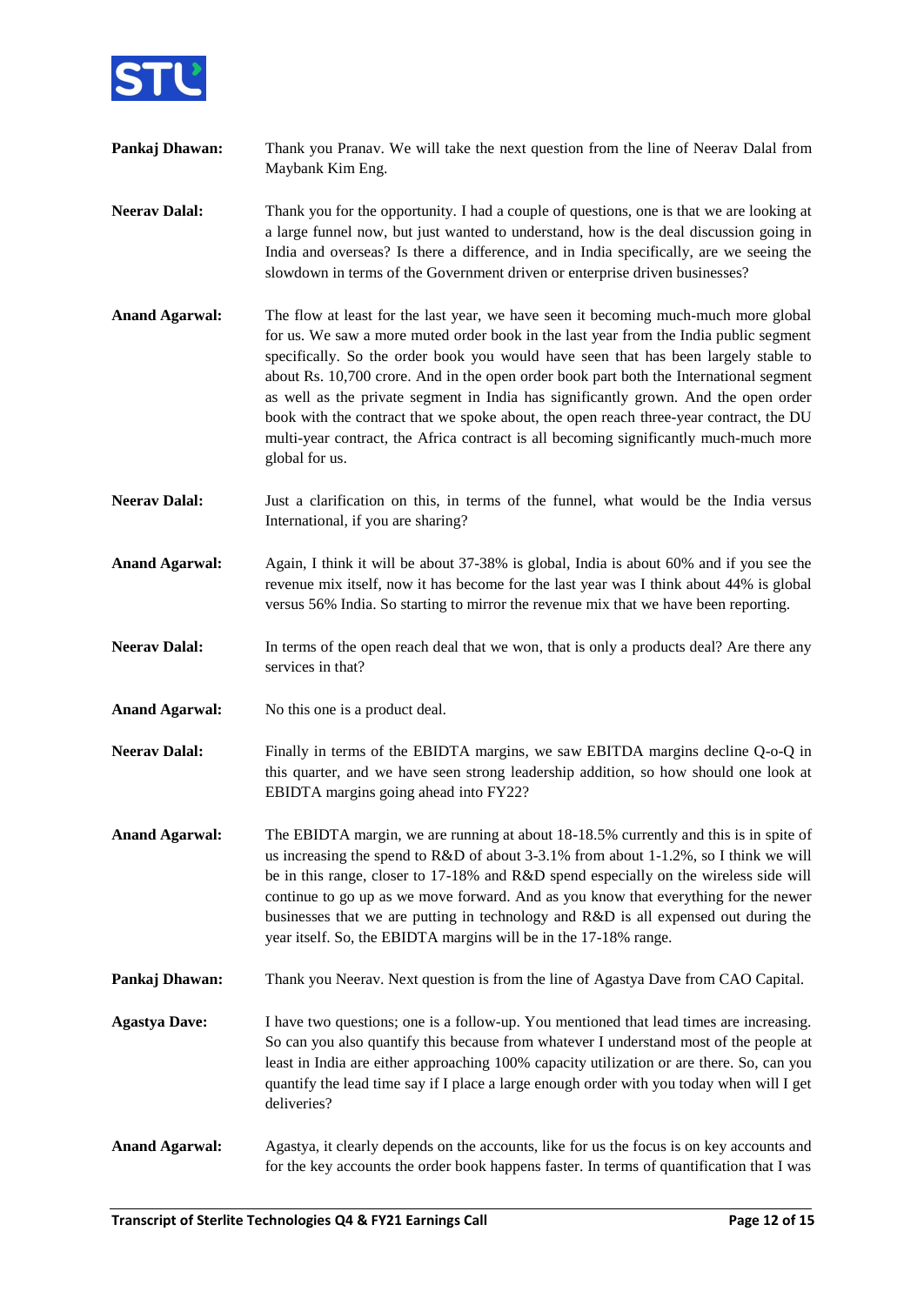

talking about, we look at different markets, we are seeing North America, the delivery times extending to over six months now, Europe extending to three to four months now. So, it's more macro rather than for us, I mean we clearly provide room for our key accounts and for non-ones, the delivery time should be longer.

- **Agastya Dave:** This six-month number is the previous week, right, where the prices were at the highest point, six to eight months is what I remember. Am I right sir?
- **Anand Agarwal:** I would say at times the lead times have gone higher. I would not pay too much attention of lead time and co-relation of that to the pricing. Definitely in terms of direction, it would move towards strengthening.
- **Agastya Dave:** My second question is on the visibility that you have on the progress on data centers and 5G in India. What are you hearing sir? Other than the trials which have happened in Hyderabad what is the progress on the ground for 5G from the Government side and from the base side?
- **Anand Agarwal:** Agastya, what we have maintained, we think in India 5G will start happening in second half of 2022 calendar or so when we continue to believe that would be sort of a timeline where the roll out in some fashion will start happening. Hopefully by that time the spectrum auctions and the clarity and all that should start coming in. So we are still about a year and a half or so away from that roll outs and see that from happening in the country. On the cloud, we are seeing, I mean other than the current challenges that the country has been facing, on the cloud front we are seeing frantic activity happening both with the hyper scalers as well as the infrastructure, the colo-providers, we believe that that activity has already started and will continue to grow.
- **Pankaj Dhawan:** Thank you Agastya. We will now take the next question from the line of Neelesh Dhamnaskar from Invesco Mutual Fund.
- **Neelesh Dhamnaskar:** On the balance sheet side, in FY21 the contract assets have gone up quite sharply. The con-current liabilities which is the contract liabilities have gone down. So the gap has widened quite sharply. What is the reason for that?
- **Mihir Modi:** Well, the gap has widened in an absolute sense but from a relative, both have gone up if I look at it individually, the gap may have increased because the absolute magnitude has gone up. The reason for it going up is how certain deals have been structured and therefore the link to the billing for those is milestone based and those are still to come in. And that's the reason, once the contractual trigger comes in that will correct itself. The good thing is that we have kept the payables relating to that also going along so that our net working capital is not bloating up because of the billing structure that we have.
- **Neelesh Dhamnaskar:** So, is it that some of the contract liabilities are reflected in the payables which has also gone up? Is it that way?

**Mihir Modi:** Yes, that is correct.

**Neelesh Dhamnaskar:** I have been noticing that the quarterly depreciation rate has been going down for the last couple of quarters. So what is the reason for that?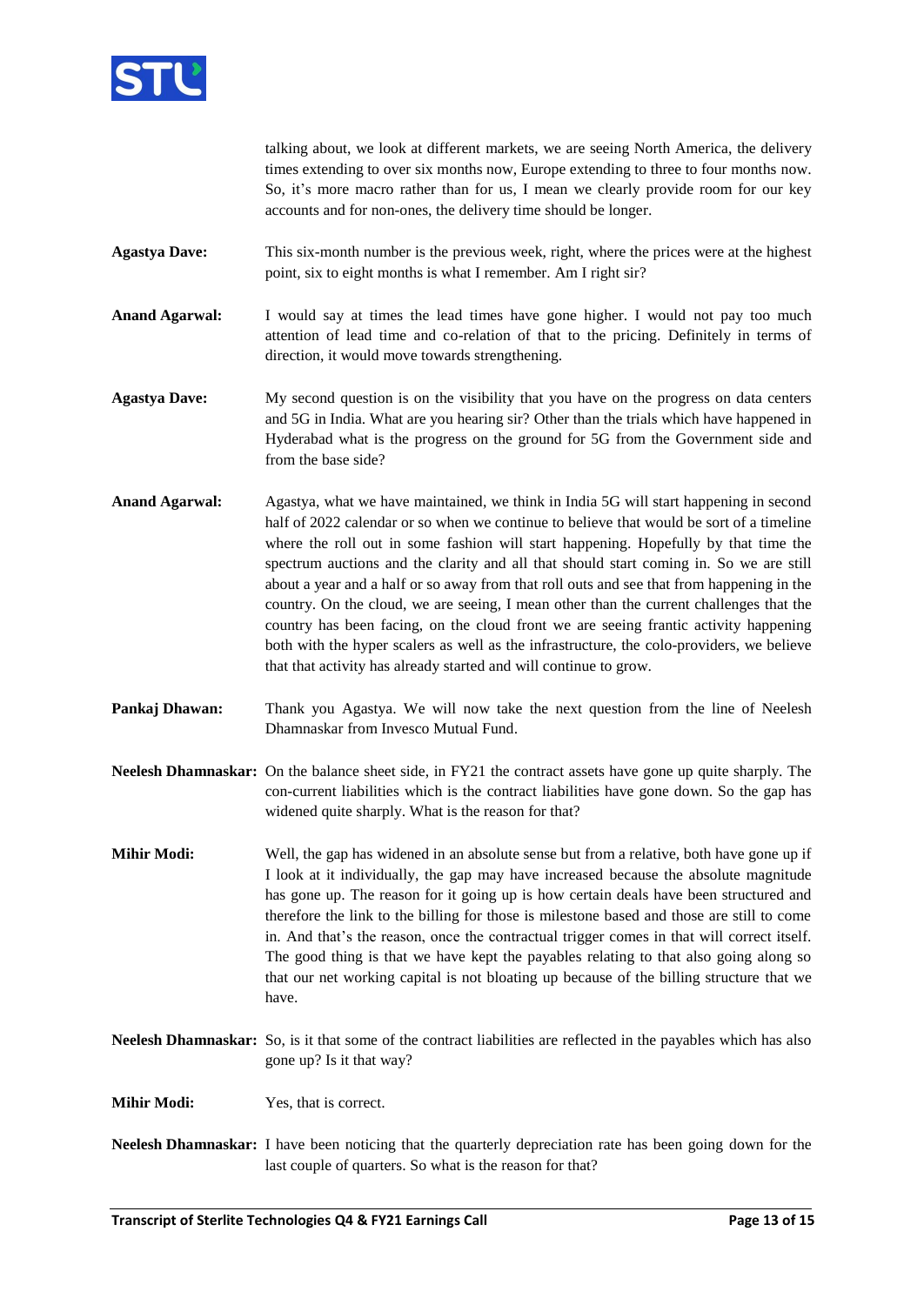

**Mihir Modi:** So there are two reasons. One is that the Elitecore business that we had acquired and we were putting in the amortization of the goodwill, it has got fully amortized and therefore, that is a Q-o-Q dip that you see. The other reason is as we had disclosed there were two quarter financials taken in our previous quarters relating to the Italian business and therefore that had slightly higher depreciation which is two quarter depreciation, that has also got correct in Q4. Therefore, Q4 doesn't have the impact of those two. Hence that's the more representative module.

**Neelesh Dhamnaskar:** And this will be recurring till the time your new capacity gets added to the gross block?

**Mihir Modi:** Yes, that is correct.

**Neelesh Dhamnaskar:** If I may ask, coming back to the working capital question. So what will be the overall on a normalized basis, the working capital intensity in terms of days, going forward?

- **Mihir Modi:** So we are at about 100 days of net working capital. We have endeavored to get it down a little bit, but you can assume anything between 75-100 days. I think that's a good assumption right now.
- **Pankaj Dhawan:** Thank you Neelesh. We will take the next question from the line of Saket Lohia from GrowthX Capital.
- **Saket Lohia:** My query is on the vision that you have been sharing over the last couple of quarters and have been working on the same. If you could highlight mainly on the revenues part, how you expect for the next couple of quarters again reiterating the fact that the vision of 10,000 crore as well as the debt that the management was expecting to bring to 0.5 or lesser levels. While still the debt is increasing, so if you could help us understand how that vision is now shaping up and will shape up. That will give us some idea as to where the Company will be headed.
- **Mihir Modi:** Regarding the 10,000 crore roll out, I think that remains and that has been communicated in the past, so directionally that absolutely remains our vision and our goal post to get there. What we want to share with you as we go ahead and which we have been doing is that how we are going to get there on a Q-o-Q basis, on a H-o-H basis. That's how we are now looking at it and making sure that we communicate that to you as well. So while that vision remains, we are well on track through our next few quarters plans, FY22 plans and beyond to make sure that we get to that goal on the revenue side. I will not get into the details of how, I think that we have shared with you as to what levers we get to that in the next few quarters. But at a macro level certainly on track towards that goal. The second part of that again the debt equity ratio, absolutely understand your question on the debt going up but as we mentioned earlier the capex will peak out in FY22 and from thereon it will steeply decline. And that's when we believe the journey to the 0.5 debt equity ratio will start in FY22. We are quite confident of that milestone as well. So, both of those remain. We are just focusing on how to get there over the next 3-4 quarters to start with and beyond.
- **Saket Lohia:** Since you have mentioned that the capex will peak out next year, and we are already on a run rate of almost 2,000 crore, 1,500-1,600 crore of quarter revenue so do you think that the current or the future capex will be sufficient enough for the coming years? The vision that you have taken or would you need more capex for achieving that vision?